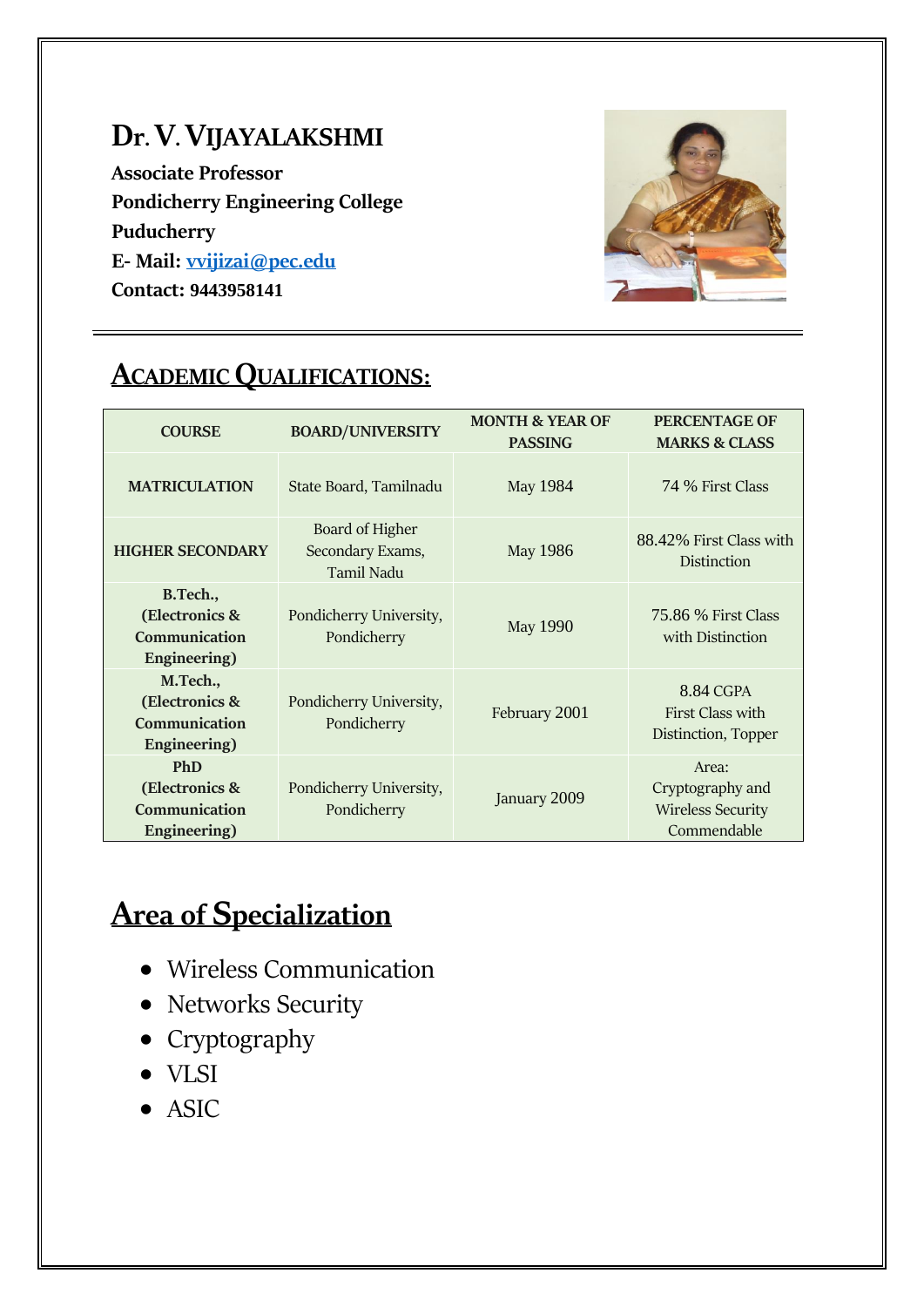# **WorkingExperience :( 29years)**

| <b>ORGANIZATION</b>                                  | <b>DESIGNATION</b>  | <b>PERIOD</b>                  |  |
|------------------------------------------------------|---------------------|--------------------------------|--|
| Pondicherry Engineering College                      | Associate Professor | 08/03/2012<br>tΩ<br>Till Date  |  |
| Pondicherry Engineering College                      | Assistant Professor | 08/03/2002<br>to<br>08/03/2012 |  |
| Women's Polytechnic,<br>Pondicherry                  | Lecturer            | 31/01/94<br>To<br>07/03/2002   |  |
| Motilal Nehru Government<br>Polytechnic, Pondicherry | Lecturer            | 4/12/92<br>To<br>30/01/94      |  |
| Adhiparasakthi Engineering College                   | Lecturer            | 20/12/90<br>To<br>2/12/92      |  |

# **Programmes Conducted**

| S.<br><b>No</b> | Name of the<br>program                                                                            | Level                | <b>Sponso</b><br>rs | <b>Date</b>                    | No. of<br><b>Participants</b> | Role                 |
|-----------------|---------------------------------------------------------------------------------------------------|----------------------|---------------------|--------------------------------|-------------------------------|----------------------|
| 1.              | Information<br>Security                                                                           | <b>National</b>      | <b>DIT</b>          | 13/11/2006<br>to<br>24/11/2006 | 60                            | Co-Ordinator         |
| $\overline{2}$  | <b>Security in Wireless</b><br>Heterogeneous<br><b>Networks-Issues</b><br>and Challenges          | <b>National</b>      | <b>AICTE</b>        | 15/04/2013<br>to<br>25/04/2013 | 60                            | Co-Ordinator         |
| $\overline{3}$  | <b>Security in Wireless</b><br><b>Sensor Networks</b>                                             | <b>National</b>      | <b>TEQIP</b>        | 11/11/2013<br>to<br>15/11/2013 | 60                            | Co-Ordinator         |
| $\overline{4}$  | <b>International</b><br>Conference on<br>Communication<br>Security                                | <b>International</b> | <b>TEQIP</b>        | 17/03/2016<br>to<br>19/03/2016 | 200                           | Program<br>Secretary |
| 5               | 5G mmWave Radio<br><b>Transmission for</b><br>Ultra-High-Speed<br>Wireless<br><b>Technologies</b> | <b>National</b>      | AICTE-<br>QIP       | 13/11/2017<br>to<br>17/11/2017 | 40                            | Co-Ordinator         |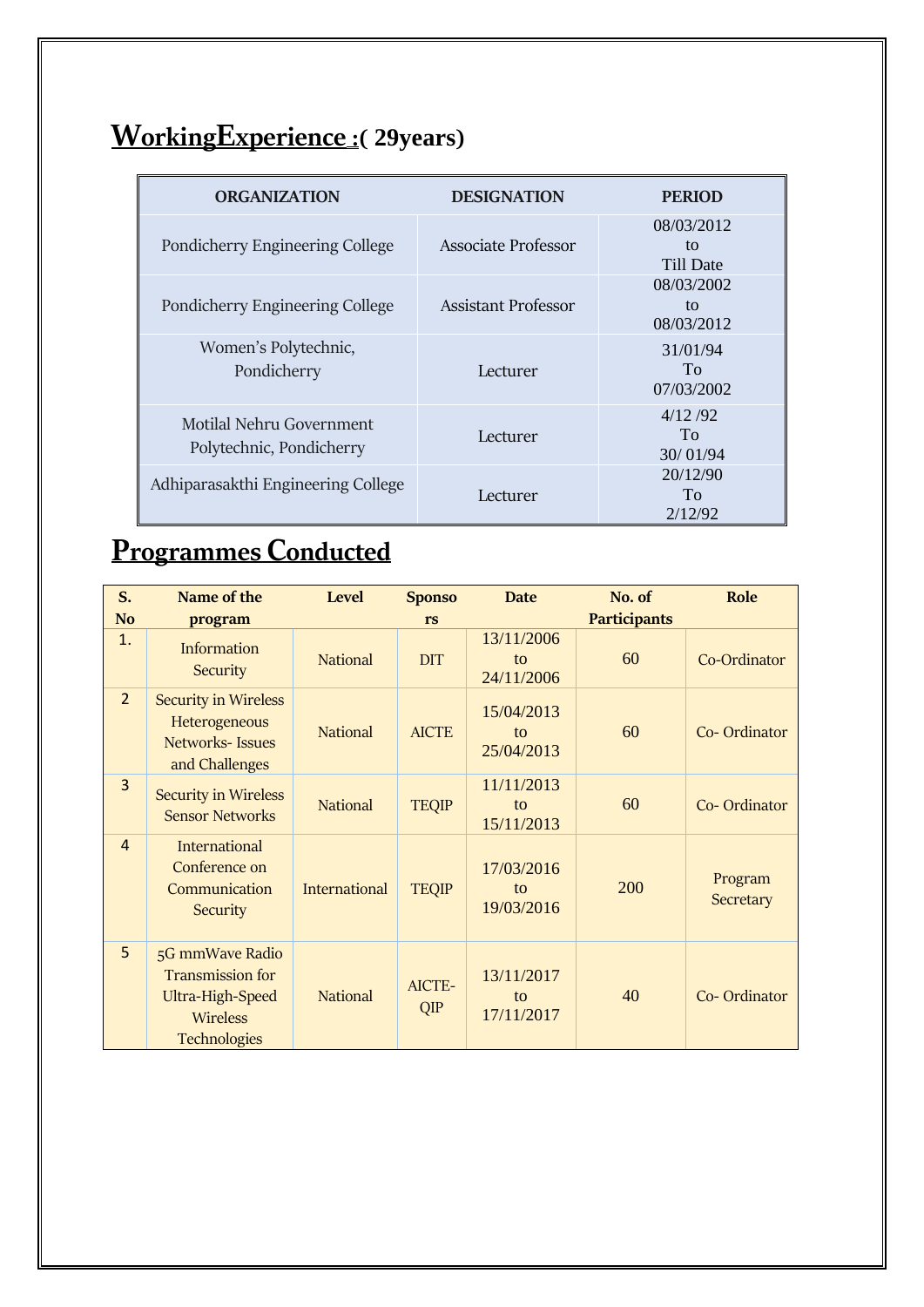## **Research Guidance:**

| <b>Degree</b>  | Awarded | <b>No. of Scholars Pursuing</b> |
|----------------|---------|---------------------------------|
| Ph. D          |         |                                 |
| M. Tech        | $25+$   |                                 |
| <b>B.</b> Tech | $50+$   |                                 |

#### **Papers Published:**

International Journals: 71 Nos

International and National Conferences: 57 Nos

### **List of Publications:**

### **Journals**

- 1. R. Sharmila and V. Vijayalakshmi, "Hybrid key management scheme for heterogeneous wireless sensor networks ", International *Journal of Knowledge Engineering and Soft Data Paradigms,* vol. 6, No. 2, pp, 95-109, September 2019. (Inderscience)
- 2. Tamizhselvan. C and Dr. V. Vijayalakshmi, "Secure and Authenticated Naming Scheme for IoT Devices in Heterogeneous Networks", International Journal of Innovative Technology and Exploring Engineering, Vol. 08, Issue-10, pp 3815- 3820, August 2019.
- 3. M.SunilBabu and Dr. V. Vijayalakshmi, " A Review on Acute/Sub-Acute Ischemic stroke lesion segmentation and registration challenges ", *Multimedia tools and applications, (SPRINGER) SCI*, vol-78, no.2, pp. 2481-2506, 2019.
- 4. M.SunilBabu and Dr. V. Vijayalakshmi, " A Hybrid Approach for Sub-Acute Ischemic Stroke Lesion Segmentation Using Random Decision Forest and Gravitational Search Algorithm ", *Current Medical Imaging Reviews, (BENTHAM SCIENCE) SCI*, vol-15, no.02, pp. 170-183, 2019.
- 5. M.SunilBabu and Dr. V. Vijayalakshmi, "An Effective Approach for Sub-Acute Ischemic Stroke Lesion Segmentation by Adopting Meta-Heuristics Feature Selection Technique along with Hybrid Naive Bayes and Sample-Weighted Random Forest Classification", *Sensing and Imaging, (SPRINGER) SCOPUS*, vol-20, no.01, pp.1- 24 *(online),*2019.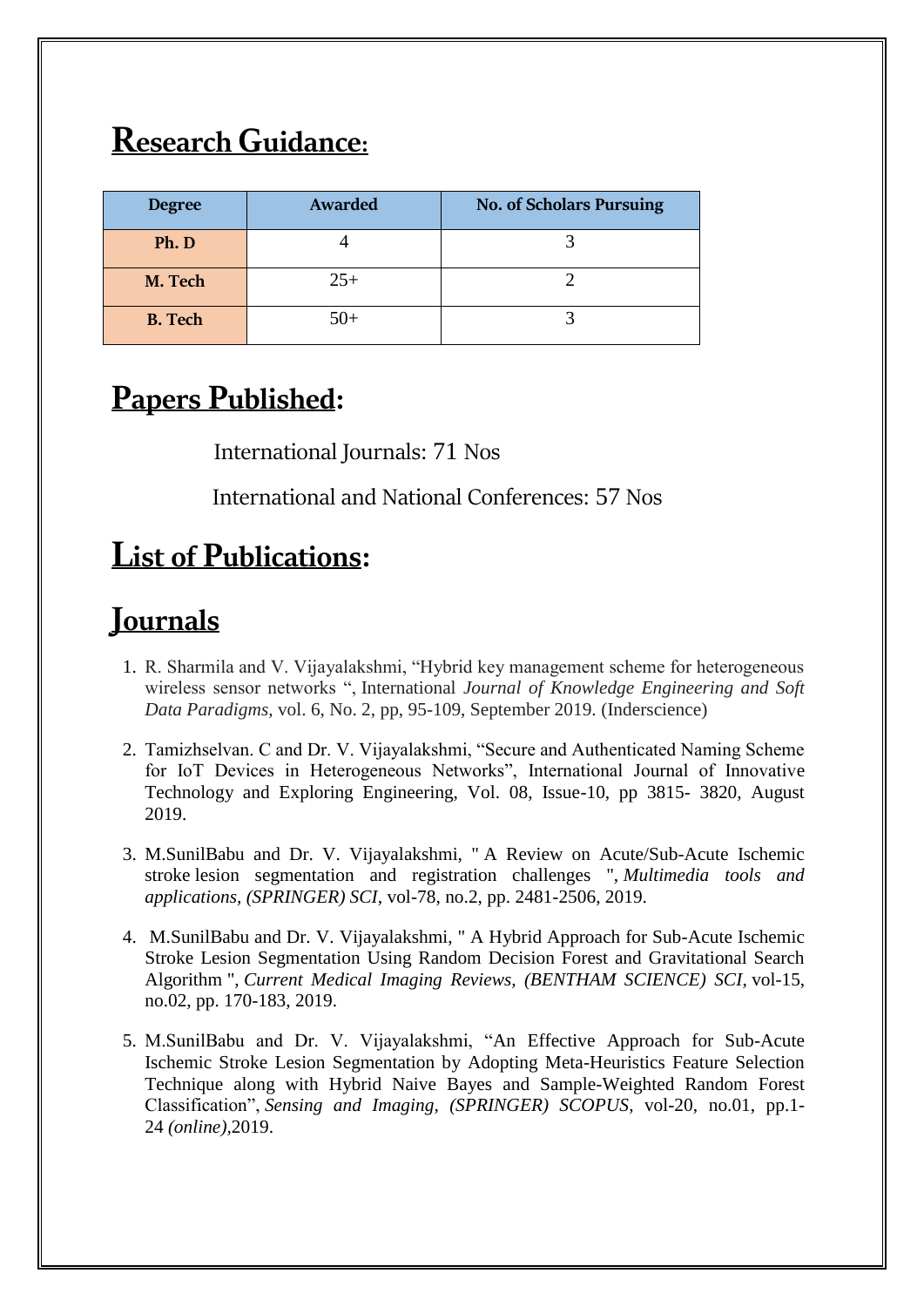- 6. M.SunilBabu and Dr. V. Vijayalakshmi, "Automatic segmentation of sub-acute ischemic stroke lesion by using DTCWT and DBN with parameter fine tuning", *Evolutionary Intelligence, (SPRINGER) SCOPUS*, vol-20, no.01, pp.1- 12 *(online),*2019.
- 7. C. Tamizhselvan and Dr. V. Vijayalakshmi, "An Energy Efficient Secure Distributed Naming Service for IoT", *International Journal of Advanced Studies of Scientific Research*, Vol. 3, No.8, 2018. (Abstracted and Indexed in Elsevier- SSRN)
- 8. P. Vijayakumar, V. Vijayalakshmi, R. Rajashree, Increased Level of Security Using DNA Steganography, "*International Journal of Advanced Intelligence Paradigms*", Vol.10, no. ½, 2018. (SCOPUS Indexed).
- 9. M.SunilBabu and Dr. V. Vijayalakshmi, "A Crossbred Approach for Effective Brain Stroke Lesion Segmentation", *International Journal of Intelligent Engineering & Systems, (ELSEVIER) SCOPUS*, vol-11, no.01, pp. 286-295, 2018.
- 10. R. Sarala, G. Zayaraz and V. Vijayalakshmi, " Risk Aware Intelligent system for Insider Threat Detection" *International Journal of Data Analysis Techniques and Strategies*, Vol. 9, No. 4, December 2017.
- 11. D. Sivaiah, Krishna Naik. D and Dr.V. Vijayalakshmi, "Structure- Modulated Sapre Representation to improve the performance of Sparsity- Based Image Super-Resolution", *International Journal of Advanced Research in Electrical, Electronics and Instrumentation Engineering*, Vol. 5, Issue 11, Pp. 8722-8726, November 2016. ISSN 2278-8875.
- 12. P. Vijayakumar, V. Vijayalakshmi, and G. Zayaraz, "An Improved Level of Security for DNA Steganography Using Hyperelliptic Curve Cryptography", *Wireless Personal Communication*, Vol. 89, Issue 4, pp. 1221-1241, August 2016(Springer, SCOPUS Indexed)
- 13. R.Divya, V.Vijayalakshmi, "Secure And Efficient Multibiometric Fusion Based Cryptosystem Using Blind Separation Encryption", *International Journal of Biometrics*, [Vol. 8, No. 2, 2016.](http://www.inderscience.com/info/inarticletoc.php?jcode=ijbm&year=2016&vol=8&issue=2) Print ISSN: 1755-8301 Online ISSN: 1755-831X.
- 14. R.Divya and Dr. V.Vijayalakshmi, "Multibiometric Cryptosystem with Feature level fusion Using Hard Fuzzy Logic",*International Journal of Communication Technology for Social Networks, Science & Engineering Research Support Society*  (SERSC).
- 15. R.Sharmila and V.Vijayalakshmi, "An energy efficient routing protocol using hybrid evolutionary algorithm in wireless sensor networks", *International Journal of Knowledge Engineering and Soft Data Paradigms, Inderscience publication,* vol.5*,*  No.3/4, pp.285-301, 2016. (ACM Digital Library)
- 16. R. Ramsagar Reddy, Krishna Naik Dungavath and Dr. V. Vijayalakshmi, "High-Speed and Energy Efficient Carry Skip Adder using Skip Logic," *International Journal & Magazine of Engineering Technology, Management and Research,* vol.3, no.7, pp.01- 05, July 2016
- 17. K. Runisha, Krishna Naik Dungavath and Dr. V. Vijayalakshmi, "Design and Optimization of a Fixed Point LMS Adaptive Filter for Reduced Area and Less Delay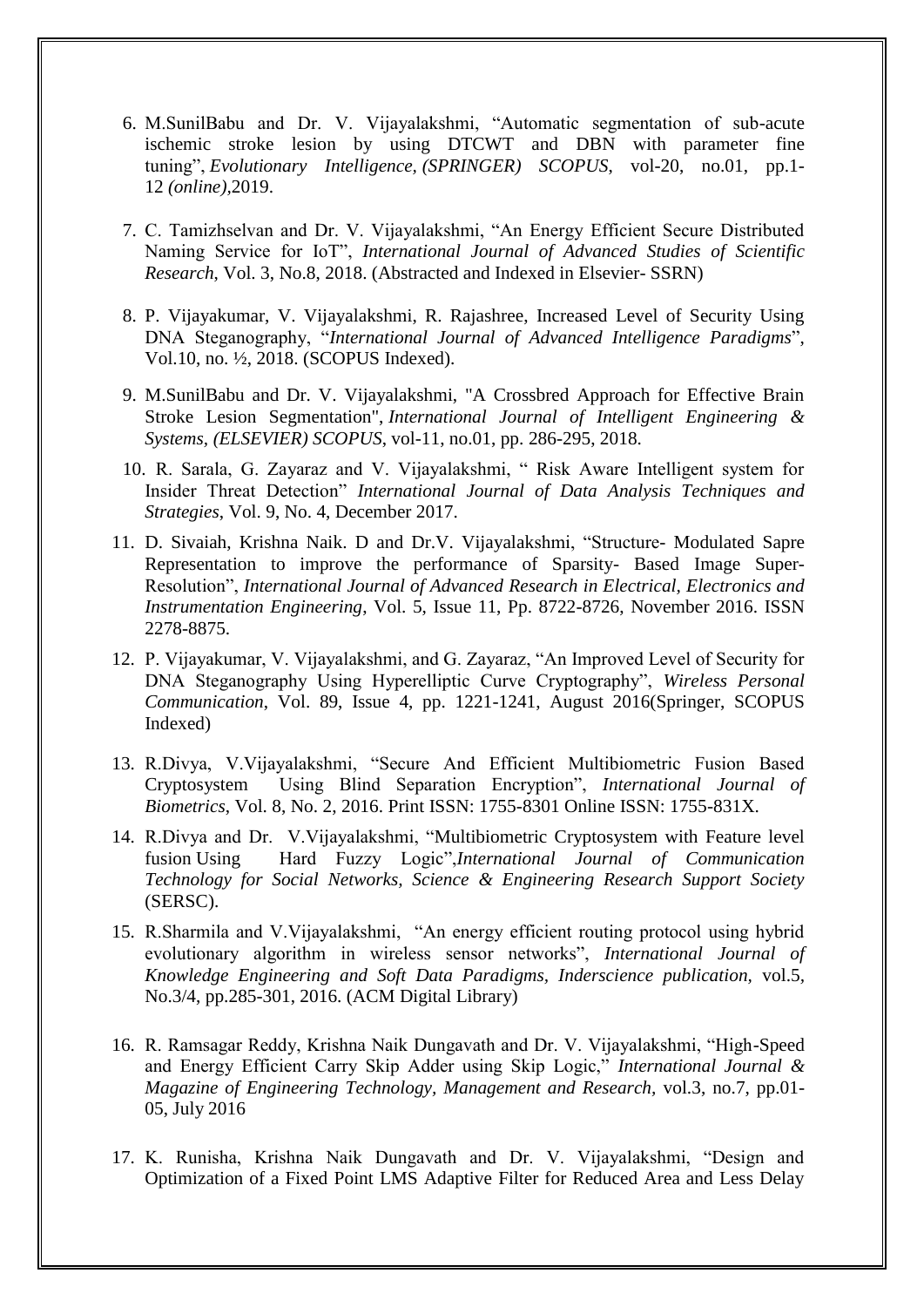Applications," *ITSI Transactions on Electrical and Electronics Engineering*, vol.4, no.1, pp.14-18, October 2016.

- 18. R.Sharmila and V.Vijayalakshmi, "Remote User authentication Scheme for Hierarchical WSNs", *International Journal of Computer Science and Information Security (IJCSIS)*, USA, vol.14, no. 12, December 2016. (Scopus & Thomson Reuters).
- 19. Krishna Naik Dungavath and Dr. V. Vijayalakshmi, "Analysis of an Efficient 64-bit Carry Select Adder with Less Delay and Reduced Area Applications," *International Journal of Applied Engineering Research,* vol.11, no.4, pp.2287-2290, December 2016, (Scopus Indexed).
- 20. Krishna Naik Dungavath and Dr. V. Vijayalakshmi, "Design and Performance Analysis of 64-bit Multiplier using Carry Select Adder and its DSP Applications using Cadence," *International Journal of Innovations in Engineering & Technology,* vol.7, no.45, pp.328-335, December 2016.
- 21. Hemamalini.V, Dr. Zayaraz G, Dr.Vijayalakshmi V, "Efficient Authentication based IP Configuration for MANETS using Elliptic Curve Digital Signature Algorithm", *International Journal of Control Theory and Applications*, pp. 531-545, 2016.
- 22. R.Sarala, G.Zayaraz, V.Vijayalakshmi, "Fuzzy cognitive map-based reasoning for prediction of multi-stage attacks in risk assessment", *International Journal of Intelligent Engineering Informatics, Inderscience*, Vol. 4, No. 2, pp. 151-167, 2016 (ACM Digital Library).
- 23. R.Divya, V. Vijayalakshmi, "Multilevel watermarking Technique for Securing Multibiometric Templates using DTCWT and SVD", *International Journal of Image Mining, Inderscience Publishers*, December 2016. (Inderscience Publishers)
- 24. R.T.Chaitra, Krishna Naik Dungavath and Dr. V. Vijayalakshmi, "Near-optimal Performance with A Significant Reduction in The Complexity for MIMO SC-FDMA System," *International Journal of Advanced Research in Electrical Electronics and Instrumentation Engineering,* vol.5, no.11, pp.8594-8601, November 2016.
- 25. Krishna Naik Dungavath and Dr. V. Vijayalakshmi, "Implementation of High-Speed Power Combinational and Sequential Circuits Using Reversible logic," *IOSR Journal of VLSI and Signal Processing,* vol.6, no.1, pp.19-25, February 2016.
- 26. R.Divya, V.Vijayalkshmi , "Secure and Efficient Multibiometric Fusion based Cryptosystem using Blind Separation Encryption*", International journal of Biometrics*, Vol. 8, Issue 2, pp. 97-114, January 2016 (Inderscience Publishers)
- 27. Hemamalini.V, Dr. Zayaraz G, Dr.Vijayalakshmi V, Rank Propagated Secured Path Selection Technique for Mobile Ad Hoc Networks (MANET), *International Journal of Knowledge Engineering and Soft Data Paradigms (IJKESDP),*Inderscience, Vol. 5, Nos. 3/4, pp 205-221, 2016.
- 28. R.Sharmila and V.Vijayalakshmi "Hybrid Key Management Scheme for Wireless Sensor Networks", *SERSC-International Journal of Security and its Application*,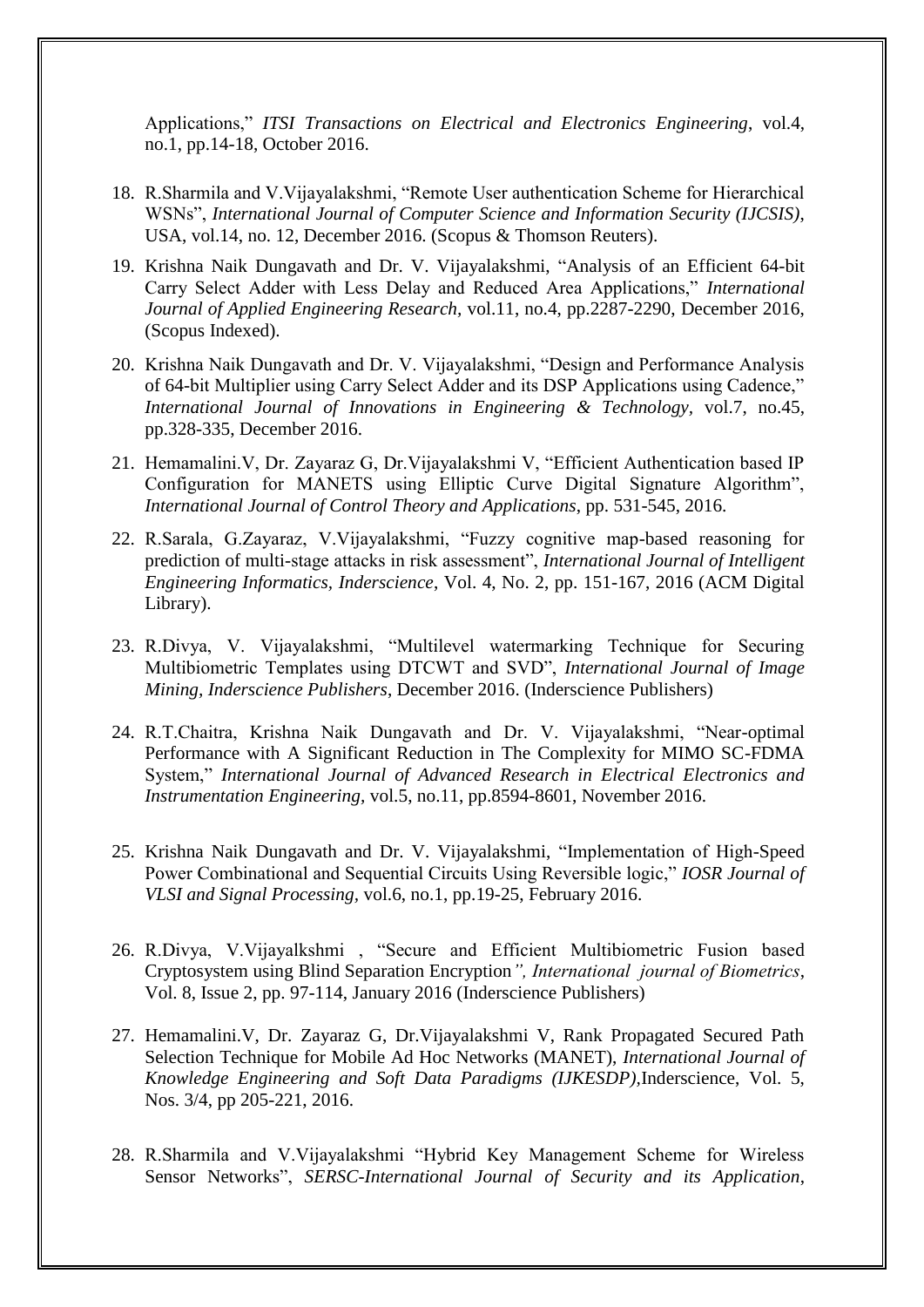Australia, vol.9, no.11, pp.125 -132, November 2015, ISSN: 2319 7064. (Scopus indexed)

- 29. P. Vijayakumar, V. Vijayalakshmi, G. Zayaraz, "Hybrid secure GSM architecture using DNA computing-based Hyperelliptic Curve Cryptography", *Inderscience International Journal of Electronics Security and Digital Forensic*, vol.2, No.7, pp. 105-118, June 2015. ISSN: 1751-9128 (SCOPUS indexed).
- 30. P.Vijayakumar, V. Vijayalakshmi, G. Zayaraz, "An Enhanced Mutual Authentication Scheme using Hyperelliptic Curve Cryptography for Smart Card", Research India Publication - *International Journal of Applied Engineering Research, India*, vol.10, No. 1, pp. 1271-1284, May 2015. ISSN: 0973-4562 (Print) and ISSN : 1087-1090. (SCOPUS indexed).
- 31. Krishna Naik Dungavath and Dr. V. Vijayalakshmi, "Estimation of Area Delay in Efficient Binary Adder using QCA," *Global Journal of Engineering Science and Researches,* vol.5, no.3, pp.45-61, August 2015.
- 32. Krishna Naik Dungavath and Dr. V. Vijayalakshmi, "Single Phase Clock Distribution using Low Power VLSI Technology," *International Journal of Science and Research,*  vol.4, no.9, pp.1799-1802, September 2015.
- 33. V. Nagaraj, V. Vijayalakshmi and G. Zayaraz, "Steganography Based on Eight Pixel Pair Value Differencing Method", *International Journal of Applied Engineering Research*", vol. 10, No. 3, pp. 1997 – 2000, March 2015, ISSN 1087--1090 (Anna university- Annexure II).
- 34. R. Divya and V. Vijayalakshmi, "Analysis of Multimodal Biometric Fusion Based Authentication Techniques for Network Security", *International Journal of Security and Its Applications*, vol. 9, No.4, pp.239-246, March 2015, ISSN: 1738-9976. (SCOPUS indexed)
- 35. R. Divya and V. Vijayalakshmi, "A Brief Survey on Multimodal Biometric Authentication for Information Security", *Journal of Environmental Science, Computer Science and Engineering & Technology*, *An International Peer Review E-3 Journal of Sciences and Technology*, vol.4, No.2, pp. 140-148, March 2015. E-ISSN: 2278–179X.
- 36. K.Santhi, G.Zayaraz, V.Vijayalakshmi," Resolving Aspect Dependencies for Composition of Aspects", *Arabian Journal for Science and Engineering*, Springer Berlin Heidelberg, vol. 40, Issue 2, pp 475-486, February 2015. ISSN: 1319-8025.
- 37. V. Hemamalini, G. Zayaraz and V. Vijayalakshmi, "An Enhanced Trust Management Framework for MANET using Fuzzy Prediction Mechanism." *International Journal of Security and Its Applications*, vol. 9, No. 1, pp. 11-24, January 2015. ISSN: 1738-9976.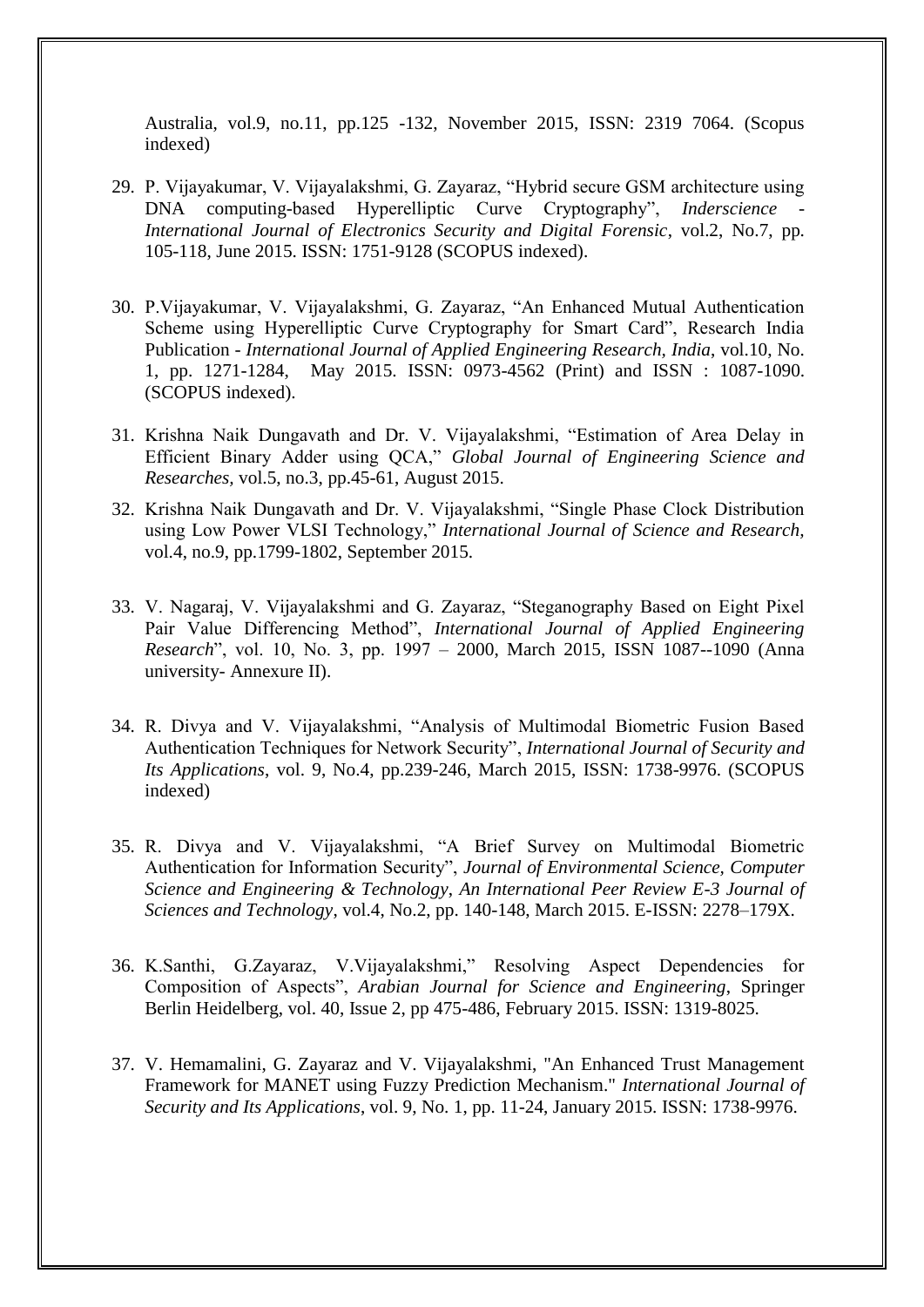- 38. R.Sarala, G.Zayaraz, V.Vijayalakshmi, S. Aravindanne, "Prediction of Insider Threats for Effective Information Security Risk Assessment", *International Journal of Applied Engineering Research*, Vol. 10, No. 20, pp. 19033-19036, 2015, (SCOPUS).
- 39. R.Sharmila, Vijayalakshmi V., "A Novel Secure Key Management Scheme For Wireless Sensor Networks Using Post Deployment Knowledge", *International Journal of Science and Research*, vol.3, Issue 9, September 2014. ISSN: 2319-7064.
- 40. R.Sharmila, Vijayalakshmi V on the topic of "Hybrid Key Management Scheme for WSNs", *International Journal of Security and its Application*,Vol.9,No.11, pp.125 to 132, September 2014, ISSN :2319 7064.(Scopus indexed)
- 41. Krishna Naik Dungavath and V.Vijayalakshmi and, "VLSI Design of Fast Arithmetic Operations Using QSD Adder For Better Performance" *International Journal of Scientific Engineering And Technology Research*, vol.3, Issue 20, pp.4139-4142, September 2014. ISSN:2319-8885
- 42. Krishna Naik Dungavath and V.Vijayalakshmi and, "Analysis Of Low Power, Area-Efficient and High Speed Multiplier Using Fast Adder*", International Journal of Innovative Science (IJISCT)*, Engineering and Technology, vol.1, Issue 4, pp.317-322, June 2014. ISSN: 2348-7968.
- 43. G.Zayaraz, J.Kanchana Devi, V.Vijayalakshmi and V.Hemamalini, "Mobility Management in Heterogeneous Wireless Networks", *International Journal of Research in Engineering and Technology*, vol.3, special issue.7, pp. 761-768, May 2014. ISSN:2321-7308.
- 44. VijayakumarP, VijayalakshmiV., Zayaraz G., "Comparative Study of Hyperelliptic Curve Cryptosystem over Prime Field and Its Survey", *International Journal of Hybrid Information Technology,* vol.7, no.1, pp.137-146, January 2014. ISSN: 1738-9968.
- 45. V. Nagaraj, Dr. V. Vijayalakshmi and Dr. G. Zayaraz, "Overview of Digital Steganography Methods and Its Applications*", International Journal of Advanced Science and Technology*, vol.60, pp.45-58, November 2013. ISSN:2005-4238
- 46. R. Divya and Dr.V. Vijayalkshmi, "Multibiometric Fusion based Authenication with Session Key Generation for secure communication", *International Journal of Innovative Research in Electrical, Electronics, Instrumentation and Control Environment*, Vol. 01, Issue 8, Pp 1-7, Nov 2013. ISSN 2321-5526
- 47. R.Sharmila., P.C.Gopi, Dr. V. Vijayalakshmi, "A Survey of Key Management Schemes in Wireless Sensor Networks", *International Journal of Computer and Organization Trends*, vol.3, Issue 9, October 2013. ISSN:2249-2593
- 48. P. Vijayakumar, V. Vijayalakshmi and G. Zayaraz, "Enhanced Level of Security using DNA Computing Technique with Hyperelliptic Curve Cryptography", *ACEEE International Journal of Network Security (IJNS)*, vol. 1, no. 1, pp.1-5, July 2013. ISSN:4.1.6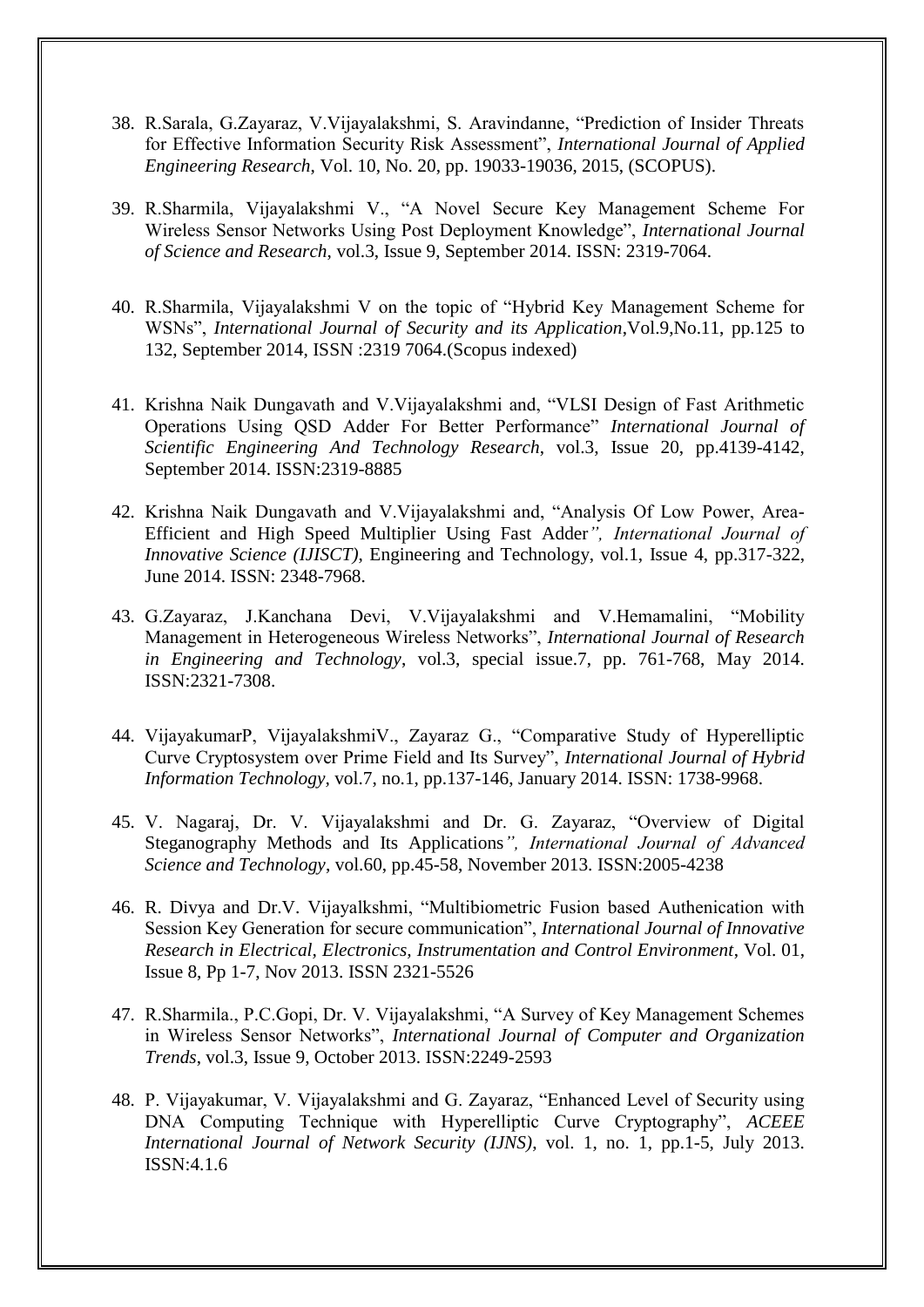- 49. R.Sharmila, Vijayalakshmi V on the topic of "A New Age Architecture and streamlined energy sensor routing scheme using Indigenously Developed Green energy relative direction based sensor routing scheme,*CiiT international Journal*, Vol.5, no.7, July 2013.
- 50. S. Kalpana, P. Vijayakumar, V.Vijayalakshmi and G. Zayaraz, " An Optimized Broadcasting Algorithm for AODV based Mobile Adhoc Network", *International Journal of Scientific and Engineering Research*, vol. 4, no. 5, pp. 1753-1757, May 2013. ISSN:2229-5518
- 51. P. Sandhya, P. Vijayakumar, V.Vijayalakshmi and G. Zayaraz, " A Novel mutual authentication Scheme using Hyperelliptic Curve Cryptography for GSM Networks", *International Journal of Systems , Algorithms and Applications*, vol. 3, no. 13, pp.17 - 20, April 2013.ISSN: 2277-2677.
- 52. Krishna Naik Dungavath, and Dr.V.Vijayalakshmi and "Miniature Improved Carry Select Adder With Advance Features and Power Requirements", *International Journal of Electronics Signals and Systems (IJESS)*, vol.3, Issue 2, pp.48-52, 2013. ISSN: 2231‐ 5969.
- 53. V. Nagaraj, V. Vijayalakshmi and G. Zayaraz, "Modulo Based Image Steganography Technique against Statistical and Histogram Analysis", *International Journal of Computer Applications*, Special Issue on Network Security and Cryptography, USA, vol. 4, pp. 34-39, Dec 2011. ISSN:0975-8887
- 54. G.Zayaraz, V. Vijayalakshmi, L. Mary Shymala and V.Nagaraj, "A Secure Steganography Method in Low Dynamic Range Images", *CiiT International Journal of Digital Image Processing*, India, vol. 3, no. 20, Dec 2011. ISSN:0974-9691
- 55. P. Vijayakumar, V.Vijayalakshmi and G. Zayaraz, "DNA Computing based Elliptic Curve Cryptography*", International Journal of Computer Applications*, USA, vol.36,no.4, pp.18 -21, Dec 2011. ISSN:0975-8887
- 56. V.Vijayalakshmi, G. Zayaraz and A. Nagarajan, "Fingerprint Authentication Using Spectral Representation of Minutiae Subsets", *International Journal of Systems Simulation*, vol. 5, no. 1, pp. 63-66, June 2011. ISSN:0975-2080
- 57. G. Zayaraz, V. Vijayalakshmi, M. Venkatesan, "Quantitative Analysis of Service Oriented Architecture", *CiiT International Journal of Software Engineering and Technology*, vol. 3, no. 5, May 2011.
- 58. S.PradheepKumar,V. Vijayalakshmi and G. Zayaraz, "Implementation of Pseudo Random Route –Driven ECDH Scheme for Heterogenous Sensor Networks", *International Journal of Communication Networks and Information security*, vol. 2, no. 1, pp.1-7, April 2010.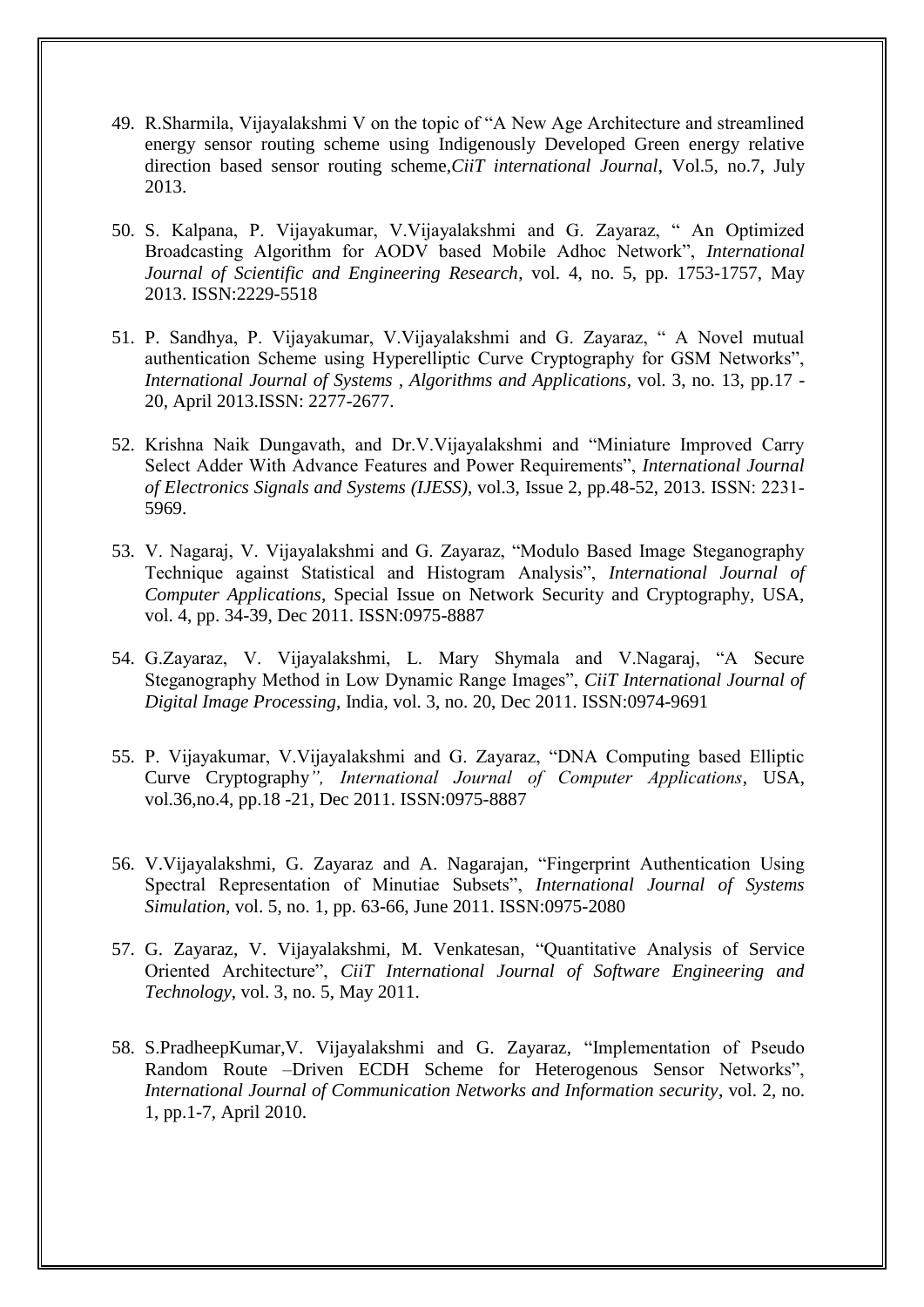- 59. V. Vijayalakshmi, G. Zayaraz and V. Nagaraj, "An Image Stegnography Algorithm against Histogram and Statistical Analysis*", CiiT International Journal of Networking and Communication Engineering*, vol. 2, no. 2, pp. 42-49, Feb. 2010. ISSN:0974-9713
- 60. S.Vijayalakshmi, G. Zayaraz, and V.Vijayalakshmi, "Multicriteria Decision Analysis Method for Evaluation of Software Architectures", *International Journal of Computer Applications*, vol. 1, no. 25, pp. 1-6, Feb. 2010. ISSN:0975-8887
- 61. G.Zayaraz, S.Vijayalakshmi and V.Vijayalakshmi, "Evaluation of Software Architectures using AHP and Revised AHP Methods", *Journal of Software Engineering and Technology*, vol.1, no.2, pp.71-74, Dec. 2009. ISSN:0975-6159
- 62. V.Vijayalakshmi and T.G.Palanivelu, "Secure Localization Using Elliptic Curve Cryptography in Wireless Sensor Networks", *International Journal of Computer Science and Network Security*, Korea, vol. 8, no. 6, pp. 255-261, June 2008.
- 63. V.Vijayalakshmi and T.G.Palanivelu, "Secure Antnet Routing Algorithm for Scalable Ad hoc Networks Using Elliptic Curve Cryptography", *Journal of Computer Science*, USA, vol. 3, pp. 939-943, Dec. 2007. ISSN:1549-3636
- 64. V.Vijayalakshmi and T.G.Palanivelu, "Mutual Authentication and Session Key Management for Cluster Based Ad hoc Networks Using Elliptic Curve Cryptography", *International Journal of Computing and Applications*, vol. 2, no. 2, pp. 185-192, Dec. 2007.
- 65. V. Hema Malini, G. Zayaraz, V. Vijayalakshmi, "An Enhanced Trust Management Framework for MANET using Fuzzy Prediction Mechanism", *International Journal of Security and its Applications* (SCOPUS INDEX), Vol.9, No.1, January (2015), pp.11- 24.
- 66. Dr. G. Zayaraz, Dr. V. Vijayalakshmi, L. Mary Shyamala and V. Nagaraj,"A Secure Steganography Method in Low Dynamic Range Images,"*CiiT International Journal of Networking and Communication Engineering,* vol. 03, no 20, pp.1-4, December 2011.
- 67. V. Nagaraj, Dr. V. Vijayalakshmi and Dr. G. Zayaraz, "Modulo Based Image Steganography Technique against Statistical and Histogram Analysis," *International Journal of Computer Applications, Special Issue on "Network Security and Cryptography"*, vol. 4, no 6, pp.34-39, December 2011.
- 68. V. Nagaraj, Dr. V. Vijayalakshmi and Dr. G. Zayaraz, "Overview of Digital Steganography Methods and Its Applications," *International Journal of Advanced Science and Technology,* vol.60, no 2, pp. 45-58, June 2013. (SERSC, Australia)
- 69. V. Nagaraj, Dr. V. Vijayalakshmi and Dr. G. Zayaraz, "Steganography Based on Eight Pixel Pair Value Differencing Method," *International Journal of Applied Engineering Research",* vol. 10, no 3, pp.1997-200*0,* March *2015. (*SCOPUS)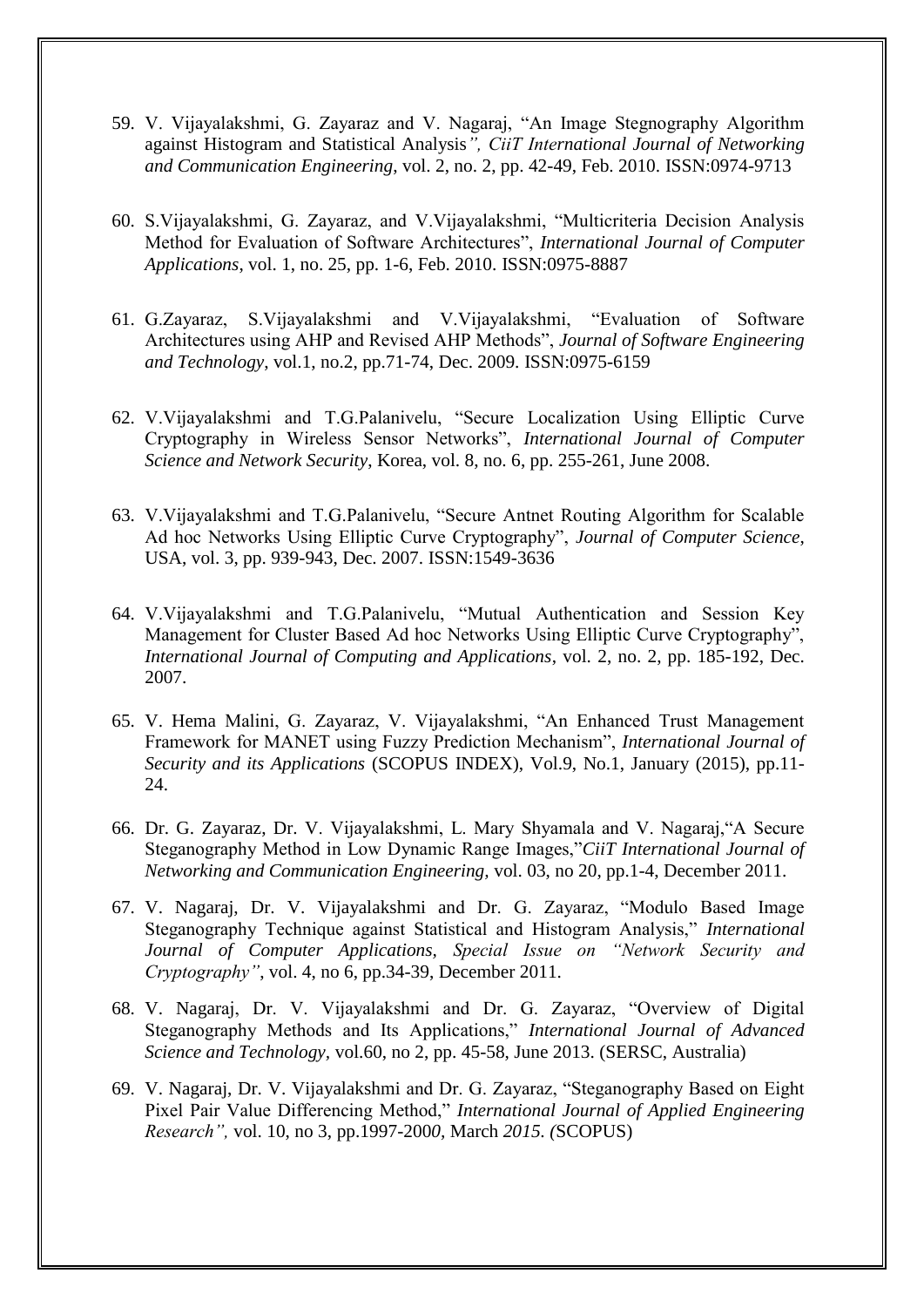- 70. P. Vijayakumar, V. Vijayalakshmi, [R. Rajshree](https://www.inderscienceonline.com/author/Rajashree%2C+R) "Increased Level of Data Security using DNA Steganography", Elsevier *-Future Generation Computer Systems - The International Journal of Grid Computing and eScience*, North-Holland, vol. 64, 2016. ISSN: 0167-739X (Accepted).
- 71. P. Vijayakumar, V. Vijayalakshmi and G. Zayaraz, "DNA based Digital Password Authentication Scheme using Hyperelliptic Curve Cryptography for Smart Card", *ACEEE - International Journal on Recent Trends in Engineering & Technology*, USA. ISSN: 2152-5072

#### **Conferences**

- 1. C.Tamizhselvan, and Dr.V.Vijayalakshmi, " Enhanced Routing Protocol for Internet of Things using Dynamic Minimum Rank Hysteresis Objective Function" International Conference on Intelligent Data Communication Technologies and Internet of Things, September 2019. (Springer)
- 2. S.Soumiya and V. Vijayalakshmi, "Detection of Mycardial Infraction using Convolutional Neural Network", IEEE International conference on Innovations in Communication, computing and Instrumentation, March 2019.
- 3. V. Akshaya Keerthi and V. Vijayalakshmi, "Colour based segmentation of satellite images for precision farming using artificial neural networks", IEEE International conference on Innovations in Communication, computing and Instrumentation, March 2019.
- 4. C.Tamizhselvan, G. Suriya and Dr.V.Vijayalakshmi, "Efficient and Secured Distributed Naming Service for Internet of Things" International Conference on Advanced Scientific Innovation in Science, Engineering and Technology (ICASISET – 2018) organized by Bharath Institute of Higher Education and Research, Chennai, Tamil Nadu, during 11 to 13 April 2018.
- 5. Sunil BabuMelingi, Dr.V.Vijayalakshmi "A Hybrid Approach For Detection Sub-Acute Ischeme using GSA with RDF" in International Conference on Advanced Sceintific Innovation in science, Engineering and Technology (ICASISET – 2018) organized by Bharath Institute of Higher Education and Research, Chennai, Tamil Nadu, during 11 to 13 April 2018.
- 6. M.Thamizhselvi, Sunil BabuMelingi, Dr.V.Vijayalakshmi, "A HYBRID APPROACH FOR DETECTION SUB-ACUTE ISCHEMIAUSING GSA WITH RDF", *International Conference on Advanced Scientific Innovation in Science, Engineering and Technology (ICASISET – 2018)*, pp 318-322, 2018
- 7. Sunil BabuMelingi, R.Punitha Lakshmi and Dr.V.Vijayalakshmi " KFCM Algorithm for Effective Brain Stroke Detection through SVM Classifier"- *IEEE- International Conference on System, Computation, Automation and Networking (ICSCA)*, pp.1-6, 2018.
- 8. Sunil BabuMelingi, R.Punitha Lakshmi, Dr.V.Vijayalakshmi, "Voxel based Lesion Segmentation through SVM Classifier for effective Brain Detection"- *IEEE-*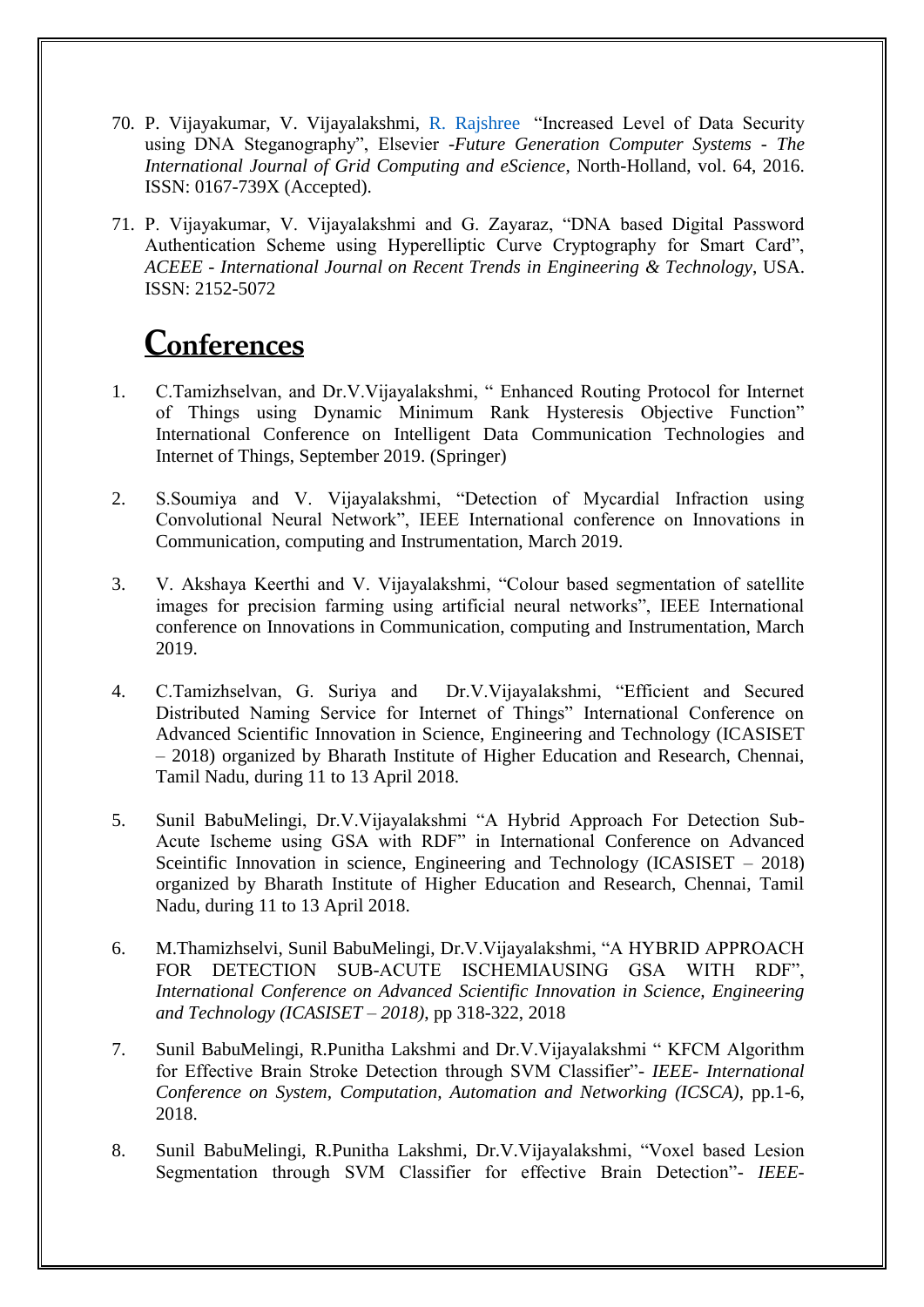*International Conference on Wireless Communications, Signal Processing and Networking (WiSPNET),2017.* 

- 9. Hemamalini.V, V.Susmitha, Dr. Zayaraz G, Dr.Vijayalakshmi V, An Efficient Probabilistic Authentication Scheme for Converging VANETs , *Second International Conference on Recent Trends and Challenges in Computational Models (ICRTCCM-*17), February  $3<sup>rd</sup>$  and  $4<sup>th</sup>$ , 2017, University College of Engineering Tindivanam, Tindivanam, India.
- 10. Hemamalini.V, Dr. Zayaraz G, Dr.Vijayalakshmi V, Efficient Authentication based IP Configuration for MANETS using Elliptic Curve Digital Signature Algorithm, *First International Conference on Recent Trends and Challenges in Computational Models (ICRTCCM-16)*, February 11<sup>th</sup> to 13<sup>th</sup>, 2016, University College of Engineering Tindivanam, Tindivanam, India.
- 11. V. Nagaraj, Dr. V. Vijayalakshmi and Dr. G. Zayaraz, "Chi Square Steganalysis on Block Based Pixel Pair Value Differencing Method", *International Conference on Communication and Security (ICCS'16)*, Pondicherry Engineering College, Puducherry, India. March 17-19, 2016. pp. 412-417.
- 12. V. Nagaraj, Dr. V. Vijayalakshmi and Dr. G. Zayaraz, "Chi Square Steganalysis on Block Based Pixel Pair Value Differencing Method," *International Conference on Communication and Security*, Pondicherry Engineering College, vol. 01, no 18, pp.412-417, March 2016.
- 13. R.Sharmila, Vijayalakshmi V, on An Energy Efficient Routing Protocol using Hybrid Evolutionary Algorithm in Wireless Sensor Networks, *International Conference on*  Communication and Security, sponsored by TEQIP on 17<sup>th</sup> -19<sup>th</sup> March 2016.
- 14. Krishna Naik Dungavath and Dr. V. Vijayalakshmi, "Design and Implementation of Adder-Subtractor for Low Power Applications,*" International Conference on Communication and Security,* pp.18-22, March 2016, India.
- 15. V. Hema Malini, G. Zayaraz, V. Vijayalakshmi, Rank Propagated Secured Path Selection Technique for Mobile Ad Hoc Networks (MANET), International Conference on Communication and Security – ICCS 2016, March 17,18 and19,2016, Pondicherry Engineering College, Puducherry, India.
- 16. R.Sharmila, Vijayalakshmi V, on Hybrid Key management Scheme for heterogeneous Wireless Sensor Networks, *International Conference on Communication and Security,*  sponsored by TEQIP on  $17<sup>th</sup>$  -19<sup>th</sup> March 2016.
- 17. V. Nagaraj, Dr. V. Vijayalakshmi and Dr. G. Zayaraz," RS Steganalysis on Block Based Octal Pair Pixel Value Differencing Method," *International Conference onSignal Processing, Communication, Power and Embedded System,* vol. 01, no 01, pp.1-4, October 2016. *(IEEE xplore)*
- 18. R.Sarala, G.Zayaraz, V.VijayalakshmiamdS.Aravindanne, "Prediction of Insider Threats for Effective Information Security Risk Assessment", *IEEE Sponsored 2nd*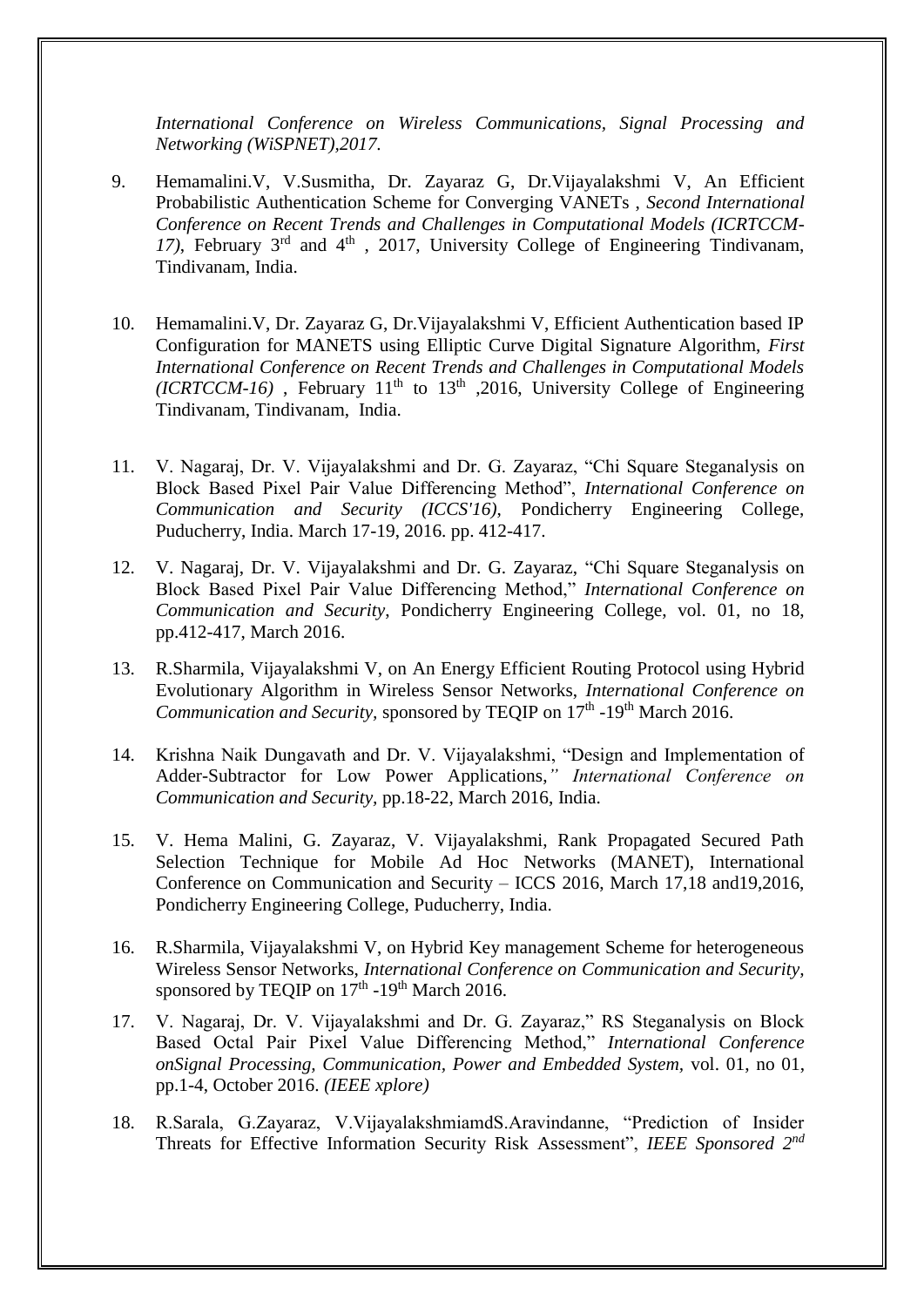*International Conference on Innovations in Information Embedded and Communication Systems*, pp.489-492, vol 10, no. 20, 2015. ISSN: 0973-4562.

- 19. Dr.V.Vijayalakshmi and R.Athilakshmi, "Seamless vertical handoff algorithm for WWANs and WLANS overlay networks", *Fourth International Conference on Communication and Signal Processing*, April 2015.
- 20. R.Sharmila, Vijayalakshmi V, on Hierarchical Key Management Scheme using HECC in WSNs, *IEEE conference on ICSCN*, Chennai, India, 26-28 March 2015.
- 21. V. Vijayalakshmi, R. Divya and G. Aswini, "Efficient Multibiometric Cryptosystem using Hard Fuzzy Logic," IEEE International Conference on Innovations in Information, Embedded and Communication Systems, March 2015.
- 22. R.Sarala, G.Zayaraz, V. Vijayalakshmi, "Optimal Selection of Security Countermeasures for Effective Information Security", *Springer International Conference on Soft Computing System (ICSCS-2015)*, pp.142-150, 2015.
- 23. R.Sarala, G.Zayaraz, V.Vijayalakshmi and E.Priyanka, "Risk Intelligence Retrieval Based on Ontology", *IEEE International Conference on Computational Intelligence and Computing Research* (IEEE ICCIC), pp. 247-251, December 2014. ISBN: 4799- 3974-9.
- 24. G. Zayaraz, V. Vijayalakshmi, J. Kanchana Devi, V. Hemamalini, "Mobility Management in Heterogeneous Wireless Networks*", First International Conference on Trends in Technology for Convergenc*e, April 8 and 9, 2014, AVS Engineering College, Salem, Tamilnadu, India.
- 25. R.Sarala, G.Zayaraz, V.Vijayalakshmi and R.Sivaranjani, "Modeling Causally Dependent Events using Fuzzy Cognitive Maps", *IEEE International Conference on Computational Intelligence and Computing Research* (2014 IEEE ICCIC), pp. 243- 246 , December 2014. ISBN: 4799-3974-9.
- 26. K.Jayapragash, V. Vijayalakshmi, "Dual Tree Complex Wavelet Transform Based Data Hiding Technique for Stegnography*", International Conference on Advanced Research in Engineering and Technology* (ICARET-2014), pp. 132-135, April 2014. ISBN: 9089A80-6-5.
- 27. P. Vijayakumar, V. Vijayalakshmi and R. Rajashree "Increased Level of Security using DNA Steganography", *First International Symposium on Big Data and Cloud Computing Challenges*, pp. 41-47, March 2014.
- 28. P. Vijayakumar, V.Vijayalakshmi and G. Zayaraz "DNA based Password Authentication Scheme using Hyperelliptic Curve Cryptography for Smart Card",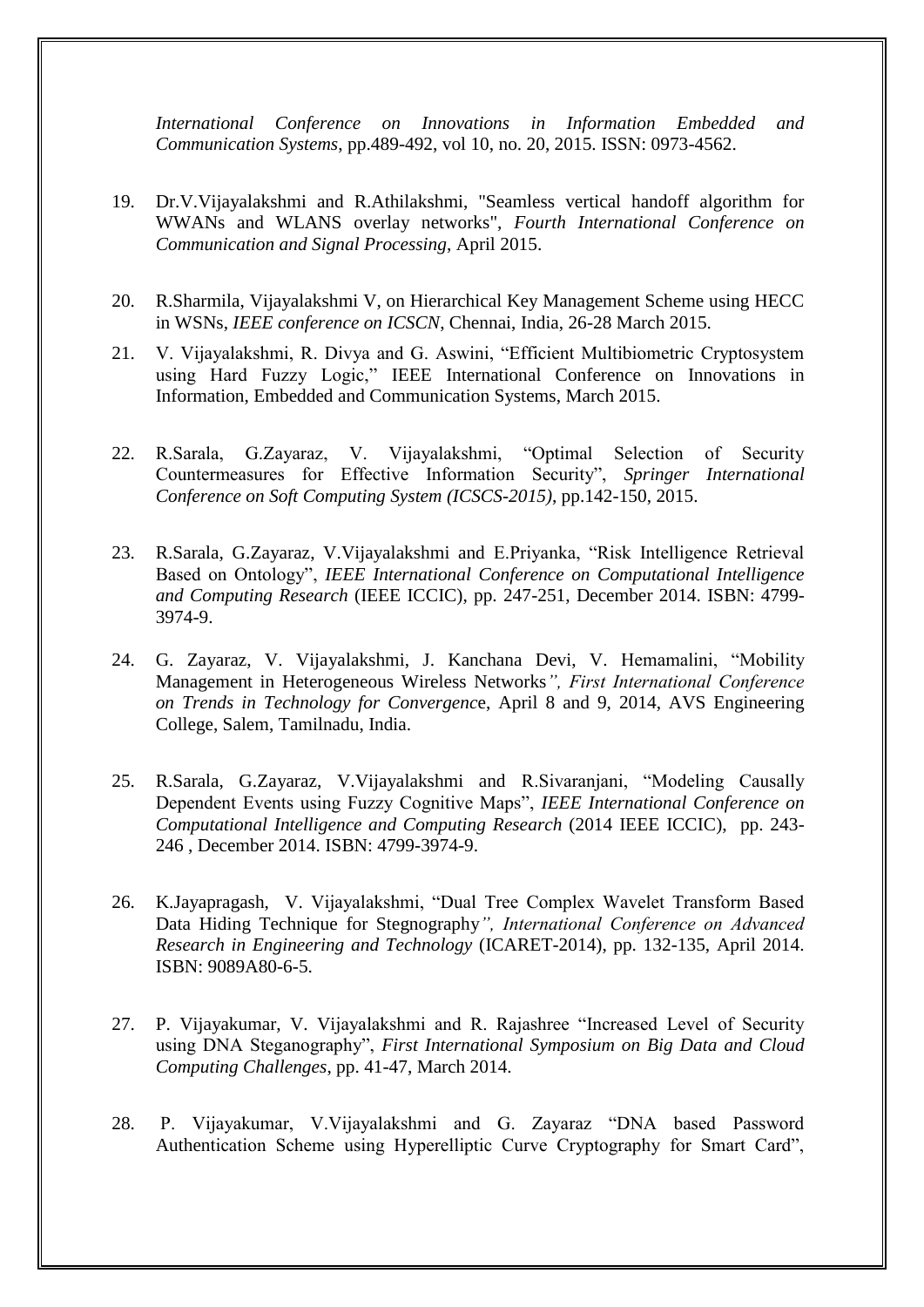*Fifth International Conference on Recent Trends in Information, Telecommunication and Computing*, India, pp. 517-525, March 2014.

- 29. V. Hema Malini, G. Zayaraz, V. Vijayalakshmi, Kalaiarasi, An Enhanced Trust Management Framework for MANET using Fuzzy Prediction Mechanism, First *International Conference on Trends in Technology for Convergence,* April 8 and 9, 2014, AVS Engineering College, Salem, Tamilnadu, India
- 30. P.C. Gopi, R. Sharmila, Dr. V. Vijayalakshmi "A New Age Architecture and streamlined energy Sensor routing using Indigenously Developed Green Energy Saving Algorithm", *IEEE conference on Green Computing, Communication and Conservation of Energy*, Chennai, India, 12-14 Dec 2013.
- 31. Dr.V.Vijayalakshmi, R.Divya and K.Jaganath "Finger And Palmprint Based Multibiometric Authentication System With GUI Interface", *International Conference on Communication & Signal Processing*, 3<sup>rd</sup> to 5<sup>th</sup> April 2013.
- 32. V. Nagaraj, Dr. V. Vijayalakshmi and Dr. G. Zayaraz, "Color Image Steganography based on Pixel Value Modification Method Using Modulus Function", *International Conference on Electronic Engineering and Computer Science, Published by Elsevier B.V.*, IERI Procedia, vol.4, pp.17 – 24. ISSN: 2212-6678. 2013
- 33. Gopi.P.C, Sharmila. R, Dr. V.Vijayalakshmi, "A New Age Architecture and Streamlined Energy Sensor Routing Scheme using Indigenously Developed Green Energy Saving Algorithm", International Conference on Green Computing, Communication and Conservation of Energy (ICGCE), IEEE, pp. 106-111, July 2013.
- 34. Krishna Naik Dungavath and Dr. V. Vijayalakshmi, "Miniature Improved Carry Select Adder with advance features and Power Requirements," *International Conference on Recent Trends in Electrical and Electronics Engineering,* pp. 6-9,July 2013.
- 35. V.Vijayalakshmi and Krishna Dungavath, "Miniature Improved Carry Select Adder with Advance Features and Power Requirements", at the International Conference on Recent Trend in Electrical and Electronics Engineering (RTEEE), July 2013.
- *36.* P. Vijayakumar, V.Vijayalakshmi and G. Zayaraz "Implementation of Elliptic Curve Cryptography on Smart Card for Password Authentication", *International conference on Emerging Marvels in Information and Computer Science Engineering, India*, pp. 1- 4, February 2013*.*
- *37.* **P. Vijayakumar, V.Vijayalakshmi and G. Zayaraz "A Novel Mutual Authentication Scheme using Hyperelliptic Curve Cryptography for GSM Network",** *Second International Conference on Applied Sciences and Engineering,*  **India, pp. 17-20, March 2013.**
- *38.* **V. Nagaraj, Dr. V. Vijayalakshmi and Dr. G. Zayaraz, "Color Image Steganography based on Pixel Value Modification Method Using Modulus Function, "** *International Conference on Electronic Engineering and Computer Science, Published by Elsevier B.V.* **, IERI Procedia, vol.4, pp.17 – 24, November 2013.**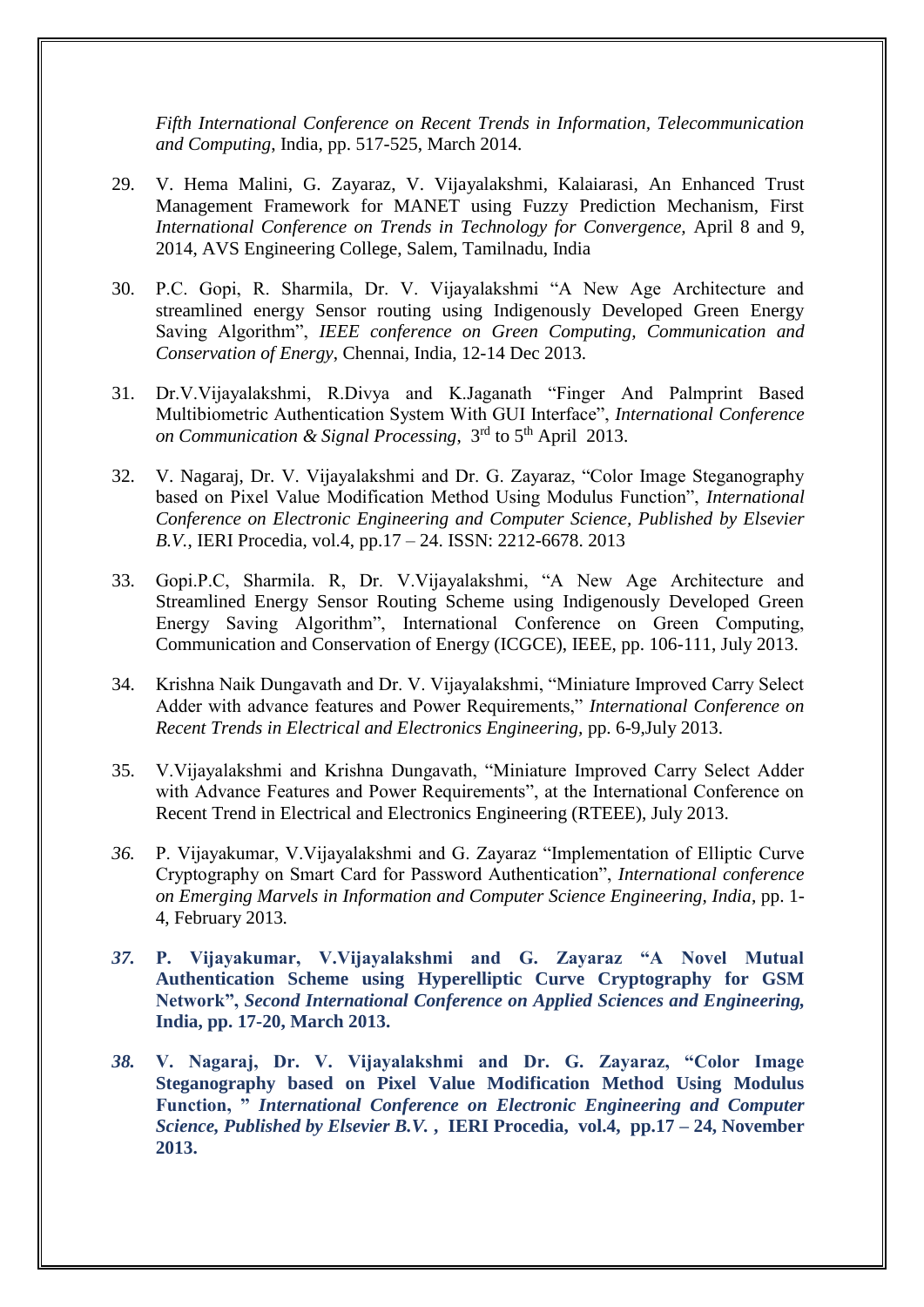- 39. V. Vijayalakshmi, G. Zayaraz and T. Gomathi, "Efficient Key Predistribution Scheme for Wireless Sensor Networks using HECC", *Proceedings of International Conference on Computing, Communication and Networking*, pp. 107 – 112, Feb. 2012.
- 40. V. Vijayalakshmi, G. Zayaraz and T. Sangeetha, "Energy Efficient Routing Algorithm for Sensor Networks", *Proceedings of Fourth International Conference on Information Processing*, India, pp. 291-298, Aug. 2010

.

- 41. P. Vijayakumar, V. Vijayalakshmi and R. Rajashree, "An Efficient Implementation of Elliptic Curve Cryptography for Smart Card Application", *Proceedings of the International Conference on Computing, Communication and Information Technology Applications*, pp. 194-203, India, Jan. 2010. (ISBN:978-81-909789-0-3)
- 42. P. Vijayakumar and V. Vijayalakshmi, "Effective Key Establishment and Authentication Protocol for Wireless Sensor Networks Using Elliptic Curve Cryptography", *Proceedings on Mobile And Pervasive Computing*, pp. 151-156, Aug. 2008.
- 43. V Vijayalakshmi, G. Zayaraz and V. Nagaraj, "A Modulo Based LSB Stegnography Method", *Proceedings of the International Conference on Control,Automation, Communication and energy Conservation*, India,pp.318-321, June 2009.(Indexed in IEEE Explore).
- 44. G.Zayaraz, V.Vijayalakshmi and D. Jagadiswary, "Securing Biometric Authentication using DNA sequence and Naccache Stern Knapsack Cryptosystem", *International Conference on Control, Automation, Communication and energy Conservation*, pp.382-386,June 2009.(Indexed in IEEE Explore).
- 45. P.Vijayakumar, R.Rajashree, T.Umaya, S.Lavanya, M.Devi and V.Vijayalakshmi, "A Proposed Energy Efficient Secured Routing Protocol for Homogenous and Heterogenous Wireless Sensor Network Using Elliptic Curve Cryptography", *Proceedings of the National Conference on Emerging Trends in Computer Science and Information Technology*, pp. 52-60, April 2009.
- 46. P. Vijayakumar, V. Vijayalakshmi and R. Rajashree , "A Secure High Speed Communication Scheme Using Chaotic Cryptography", *Proceedings On Network Security*, pp. 06-16, March 2009.
- 47. V. Nagaraj, Dr. V. Vijayalakshmi, and Dr. G. Zayaraz, "A Steganography Method Using Modulo Function", *National Conference On Cross-layer Networks And Ip Security ,* Annamalai University , Chidambaram , March 21- 22, 2009.
- 48. E. Rajinikanth, P. Vijayakumar and V. Vijayalakshmi, "Fingerprint Combined with Elliptic Curve Cryptography", *Proceedings of the first National Conference on Cryptography and Network Security*, pp. 26-30, Feb18-19, 2009.